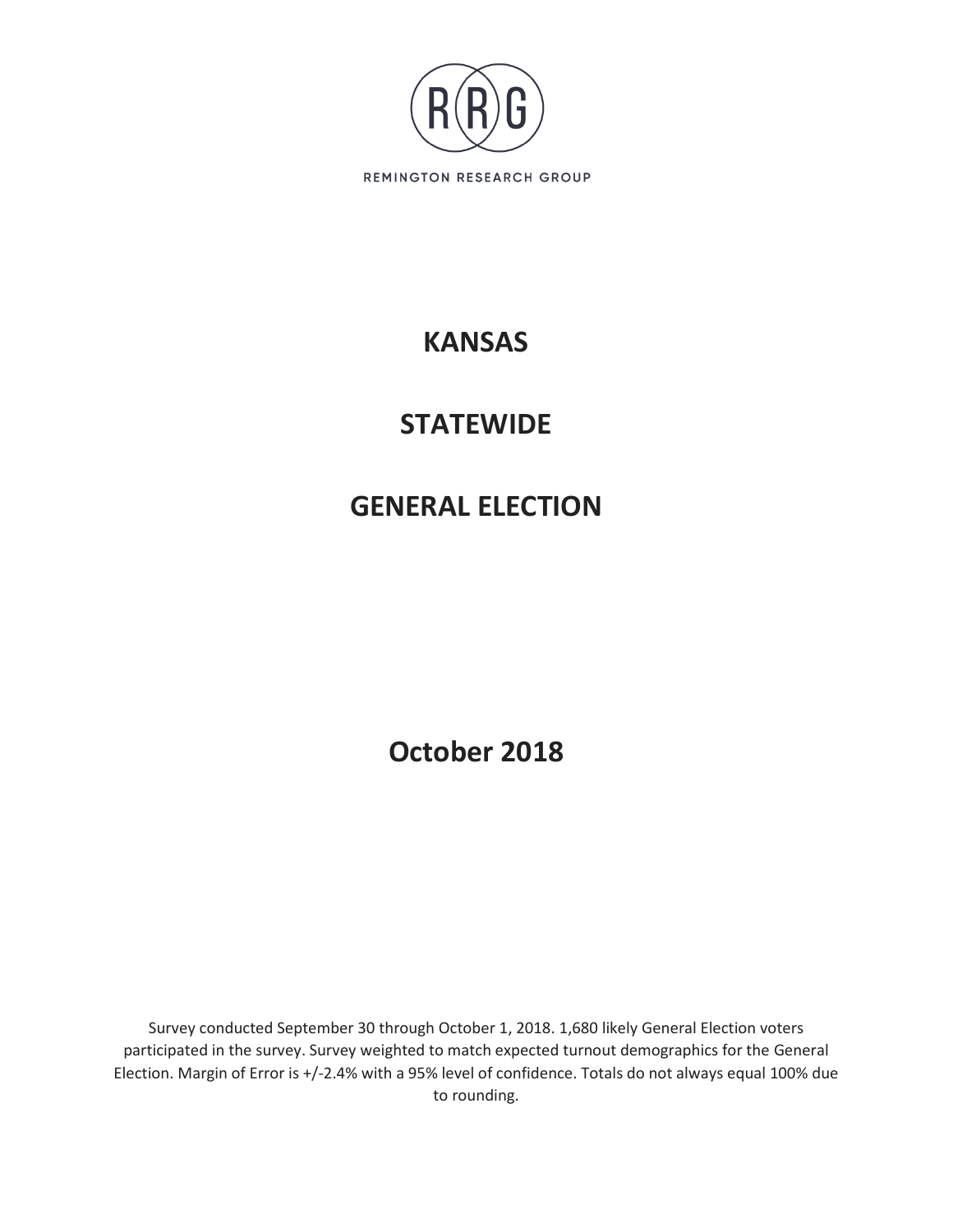

Q1: Do you think the United States is heading in the right direction or do you think it is going off on the wrong track?

Right direction: 42% Wrong track: 48% Not sure: 10%

Q2: What is your opinion of Donald Trump?

Favorable: 49% Unfavorable: 45% No opinion: 6%

Q3: What is your opinion of Kris Kobach?

Favorable: 38% Unfavorable: 49% No opinion: 13%

Q4: What is your opinion of Laura Kelly?

Favorable: 43% Unfavorable: 28% No opinion: 29%

Q5: The candidates in the General Election for Governor of Kansas are the Republican Kris Kobach, the Democrat Laura Kelly, the Independent Greg Orman, Libertarian Jeff Caldwell and Independent Rick Kloos. If the election were held today, for whom would you vote? [ROTATE]

Kris Kobach: 41% Laura Kelly: 42% Greg Orman: 10% Jeff Caldwell: 2% Rick Kloos: 1% Undecided: 4%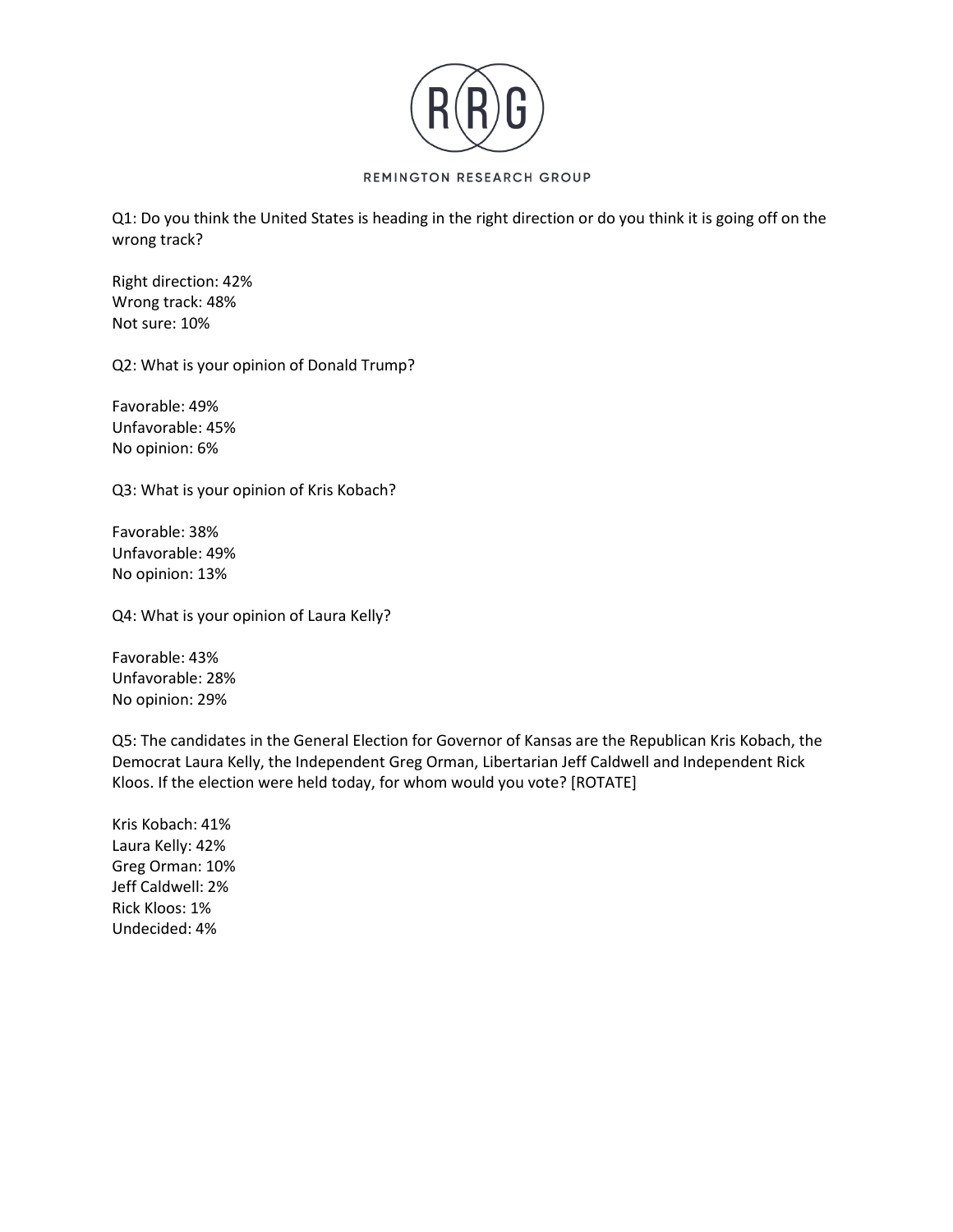

Q6: The candidates in the General Election for Secretary of State of Kansas are the Republican Scott Schwab, the Democrat Brian McClendon and Libertarian Rob Hodgkinson. If the election were held today, for whom would you vote? [ROTATE]

Scott Schwab: 43% Brian McClendon: 34% Rob Hodgkinson: 5% Undecided: 16%

Q7: The candidates in the General Election for Attorney General of Kansas are the Republican Derek Schmidt and the Democrat Sarah Swain. If the election were held today, for whom would you vote? [ROTATE]

Derek Schmidt: 53% Sarah Swain: 36% Undecided: 11%

Q8: The candidates in the General Election for State Treasurer of Kansas are the Republican Jake LaTurner and the Democrat Marci Francisco. If the election were held today, for whom would you vote? [ROTATE]

Jake LaTurner: 47% Marci Francisco: 37% Undecided: 16%

Q9: The candidates in the General Election for Commissioner of Insurance of Kansas are the Republican Vicki Schmidt and the Democrat Nathaniel McLaughlin. If the election were held today, for whom would you vote? [ROTATE]

Vicki Schmidt: 52% Nathaniel McLaughlin: 32% Undecided: 16%

Q10: Liberal Democrats are out of touch. They've slandered Donald Trump's supreme court nominee and will stop at nothing to destroy the reputation of all conservatives. Kris Kobach will stand up to these liberals and stop them from turning Kansas into California.

More likely: 43% Less likely: 46% No difference: 11%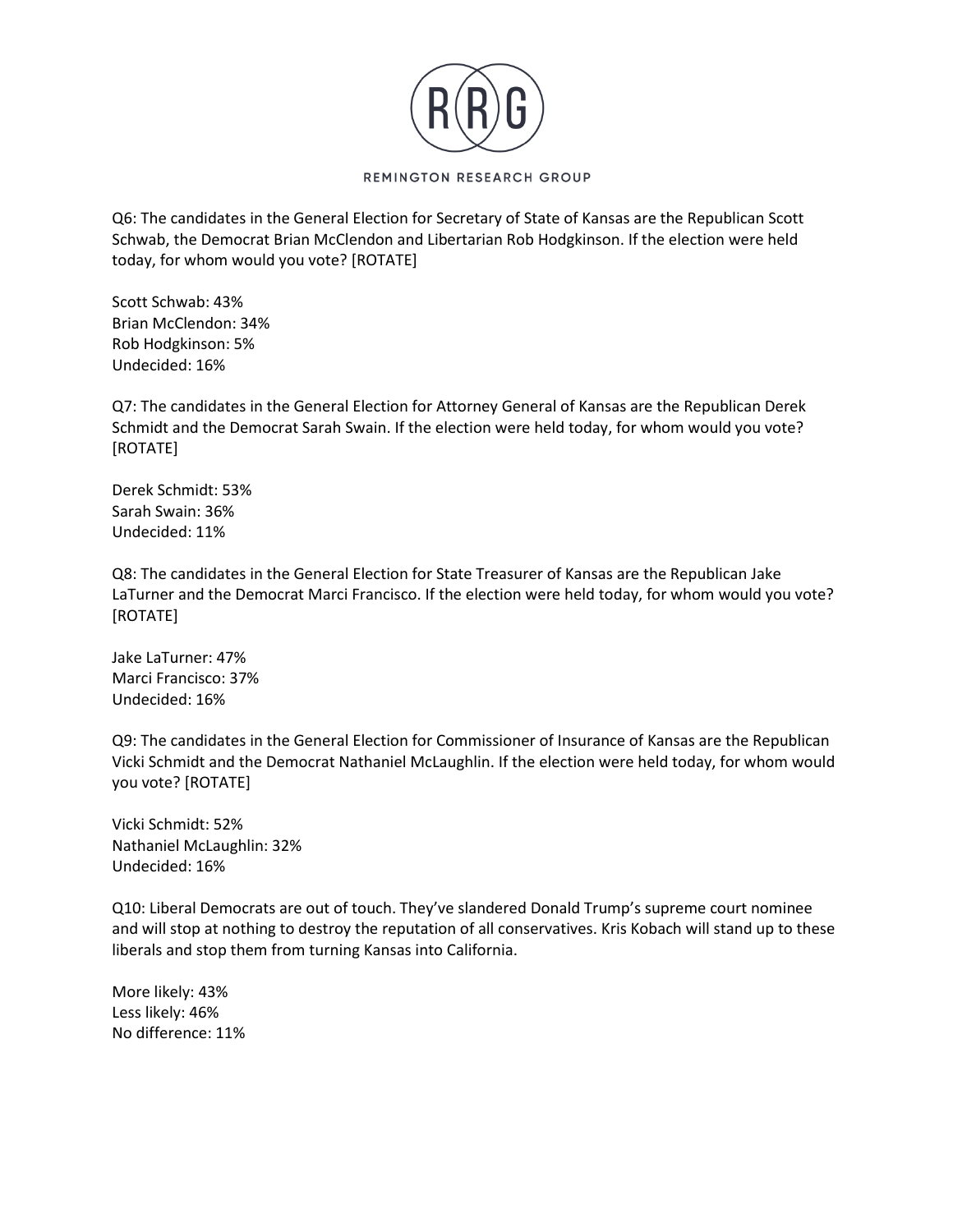

Q11: Kris Kobach will not allow liberal politicians to turn Kansas's large cities into sanctuary cities. He is not afraid to stand with Donald Trump to prevent our safe towns from turning into safe havens for violent illegal immigrants.

More likely: 47% Less likely: 43% No difference: 10%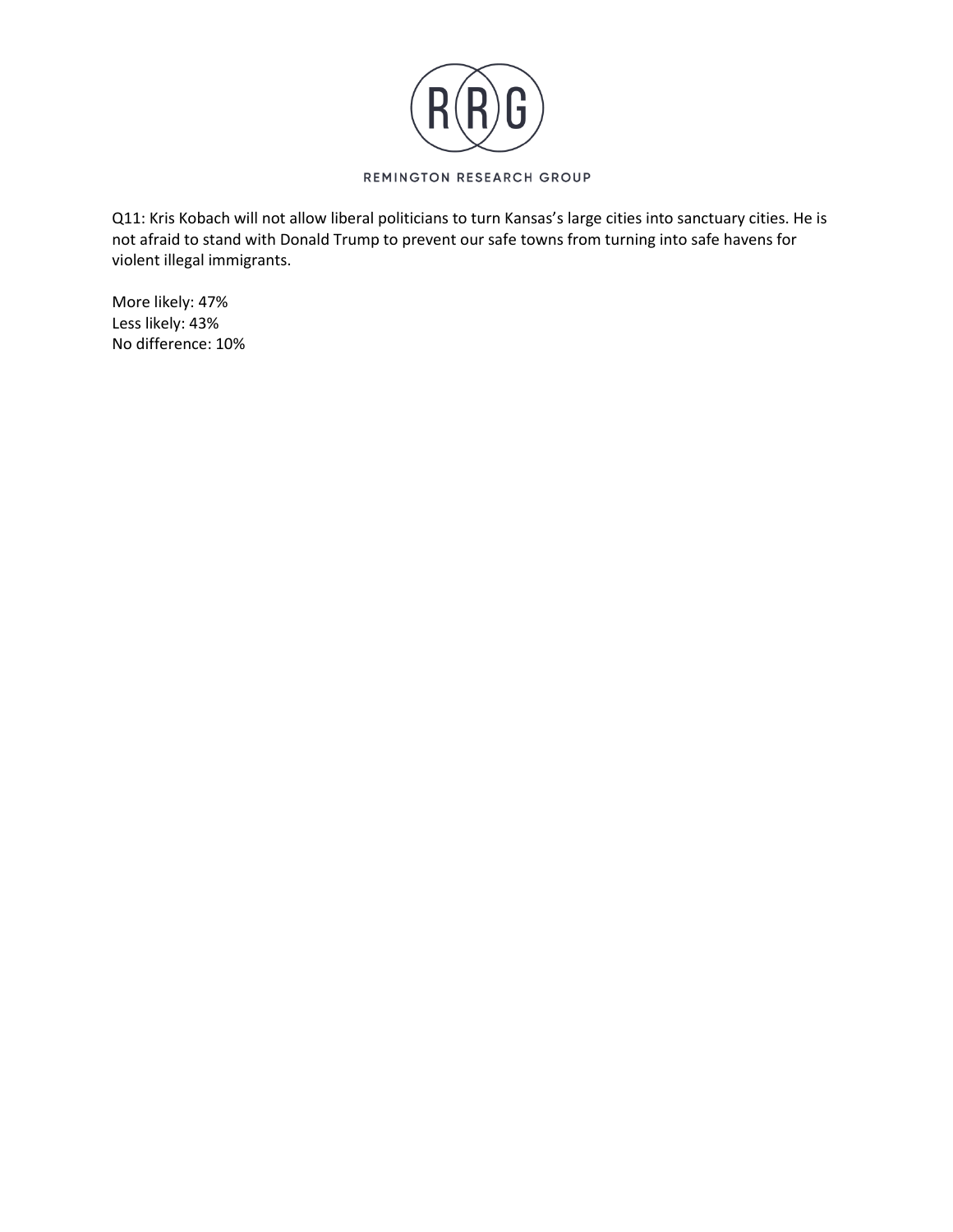

Q1: Do you think the United States is heading in the right direction or do you think it is going off on the wrong track?

| Column %                               | $\mathbf 1$ | $\overline{2}$  | 3   | 4   |
|----------------------------------------|-------------|-----------------|-----|-----|
| <b>Right direction</b> 44% 43% 42% 42% |             |                 |     |     |
| <b>Wrong track</b>                     |             | 45% 48% 53% 47% |     |     |
| <b>Not sure</b>                        | <b>11%</b>  | 10%             | .5% | 11% |

*Table 1. Q1 by CD*

| Column %               | Republican |     | Democrat Unaffiliated |
|------------------------|------------|-----|-----------------------|
| <b>Right direction</b> | 62%        | 16% | 26%                   |
| <b>Wrong track</b>     | 29%        | 76% | 63%                   |
| Not sure               | 9%         | 8%  | 11%                   |

*Table 2. Q1 by PARTY*

| Column %               | <b>Female</b> | Male |
|------------------------|---------------|------|
| <b>Right direction</b> | 39%           | 46%  |
| <b>Wrong track</b>     | 50%           | 46%  |
| <b>Not sure</b>        | 11%           | 8%   |

## *Table 3. Q1 by GENDER*

| Column %               | Conservative | Moderate | Liberal |
|------------------------|--------------|----------|---------|
| <b>Right direction</b> | 69%          | 18%      | 10%     |
| <b>Wrong track</b>     | 21%          | 73%      | 82%     |
| Not sure               | 10%          | 9%       | 8%      |

*Table 4. Q1 by IDEOLOGY*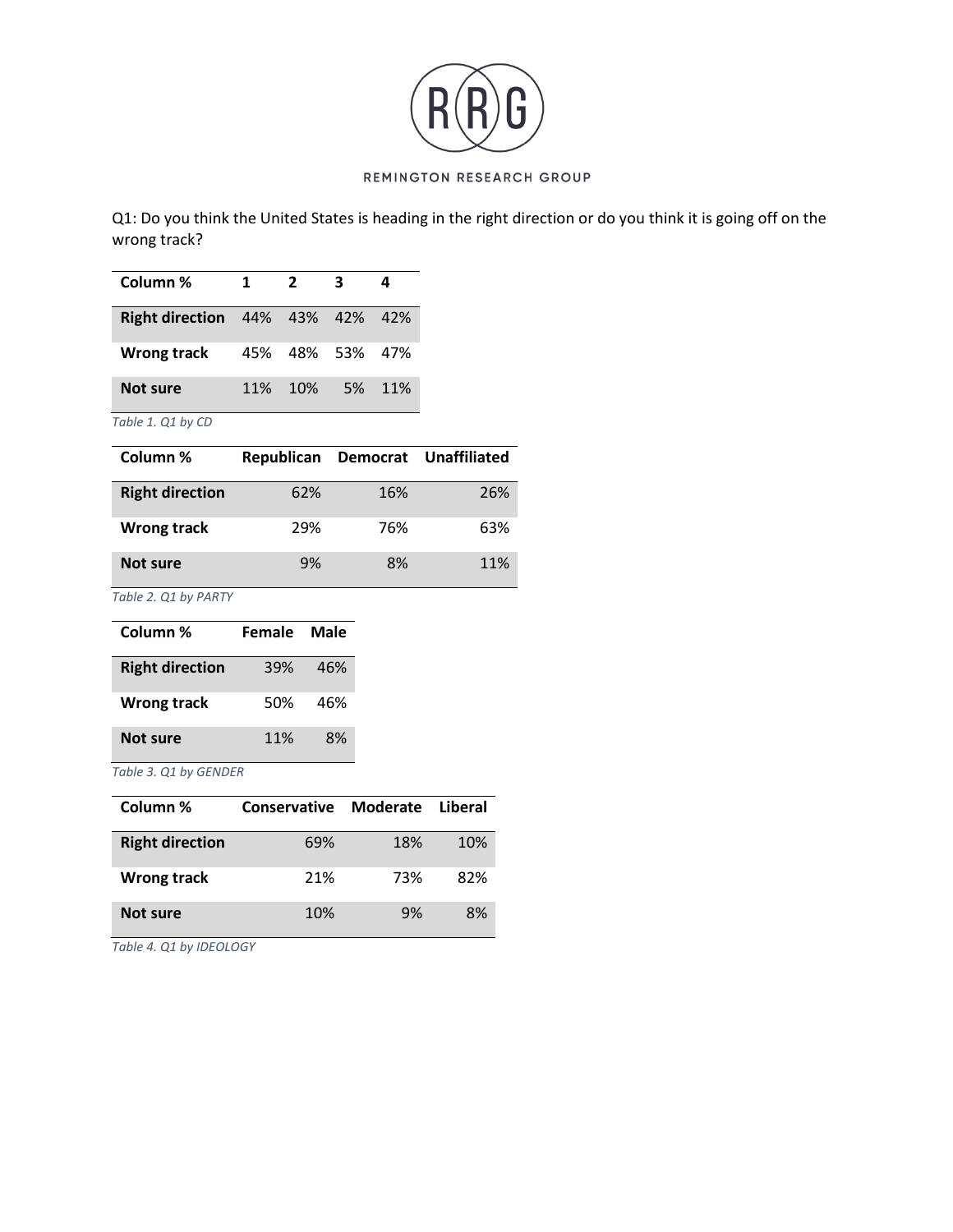

Q1: Do you think the United States is heading in the right direction or do you think it is going off on the wrong track? (Continued)

| Column %               | High school | Some college | <b>Bachelors</b> | <b>Post Grad</b> |
|------------------------|-------------|--------------|------------------|------------------|
| <b>Right direction</b> | 53%         | 47%          | 38%              | 29%              |
| Wrong track            | 34%         | 42%          | 54%              | 65%              |
| Not sure               | 13%         | 10%          | 8%               | 6%               |

*Table 5. Q1 by EDUCATION*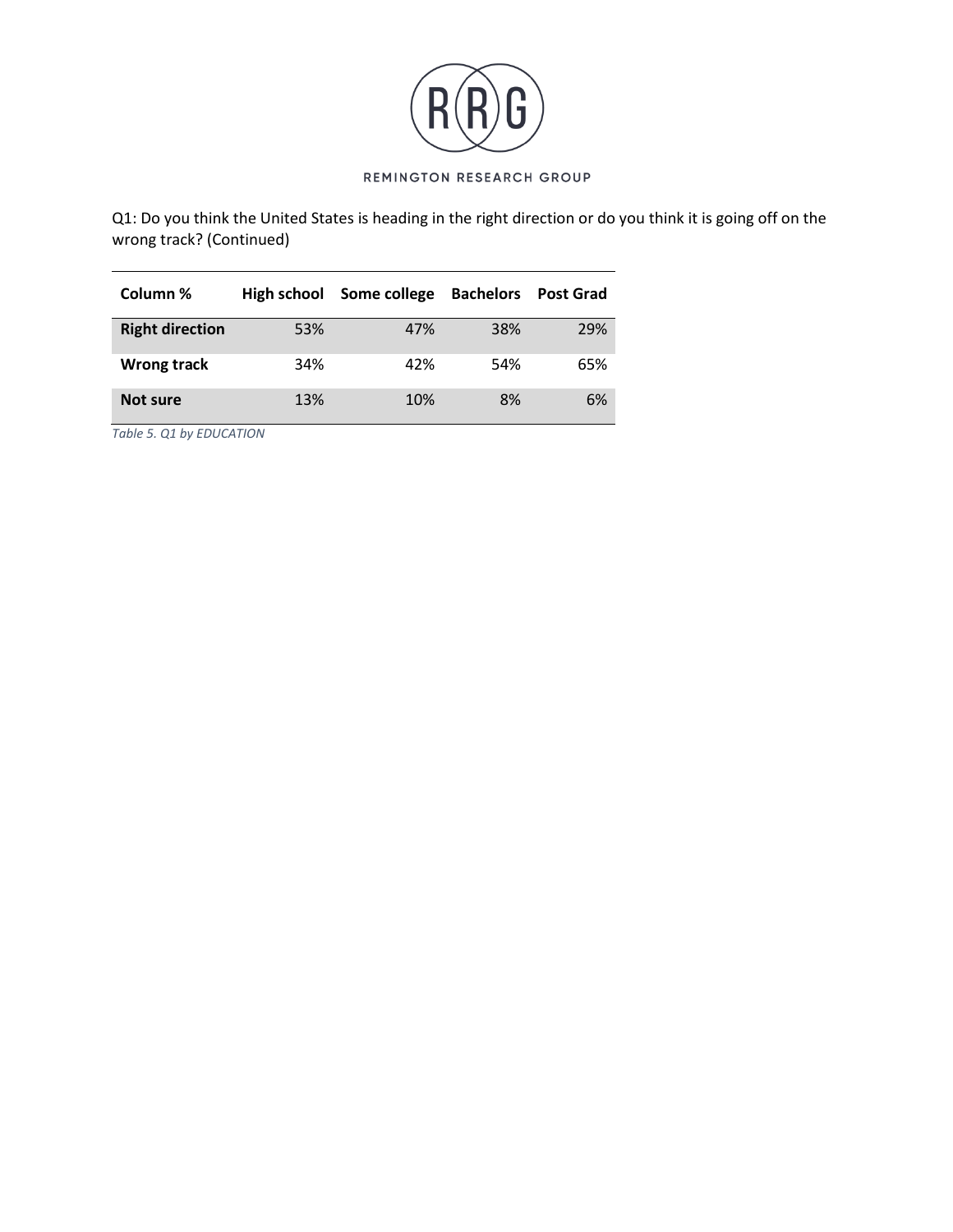

# Q2: What is your opinion of Donald Trump?

| Column %          | 1   | $\overline{2}$ | 3   |     |
|-------------------|-----|----------------|-----|-----|
| <b>Favorable</b>  | 53% | 46%            | 44% | 53% |
| Unfavorable 38%   |     | 48% 51%        |     | 41% |
| <b>No opinion</b> | 9%  | 6%             | .5% | 5%  |
| Table 6. Q2 by CD |     |                |     |     |

| Column %          | Republican |     | Democrat Unaffiliated |
|-------------------|------------|-----|-----------------------|
| <b>Favorable</b>  | 73%        | 14% | 31%                   |
| Unfavorable       | 21%        | 81% | 60%                   |
| <b>No opinion</b> | 6%         | 6%  | 9%                    |

*Table 7. Q2 by PARTY*

| Column %          | Female | Male |
|-------------------|--------|------|
| <b>Favorable</b>  | 46%    | 52%  |
| Unfavorable       | 46%    | 43%  |
| <b>No opinion</b> | 7%     | 5%   |

*Table 8. Q2 by GENDER*

| Column %          | <b>Conservative</b> | Moderate Liberal |     |
|-------------------|---------------------|------------------|-----|
| <b>Favorable</b>  | 82%                 | 18%              | 9%  |
| Unfavorable       | 12%                 | 76%              | 83% |
| <b>No opinion</b> | 6%                  | 6%               | 7%  |

*Table 9. Q2 by IDEOLOGY*

| Column %          | High school | Some college | <b>Bachelors</b> | <b>Post Grad</b> |
|-------------------|-------------|--------------|------------------|------------------|
| <b>Favorable</b>  | 57%         | 57%          | 45%              | 31%              |
| Unfavorable       | 34%         | 37%          | 49%              | 64%              |
| <b>No opinion</b> | 8%          | 6%           | 6%               | 5%               |

*Table 10. Q2 by EDUCATION*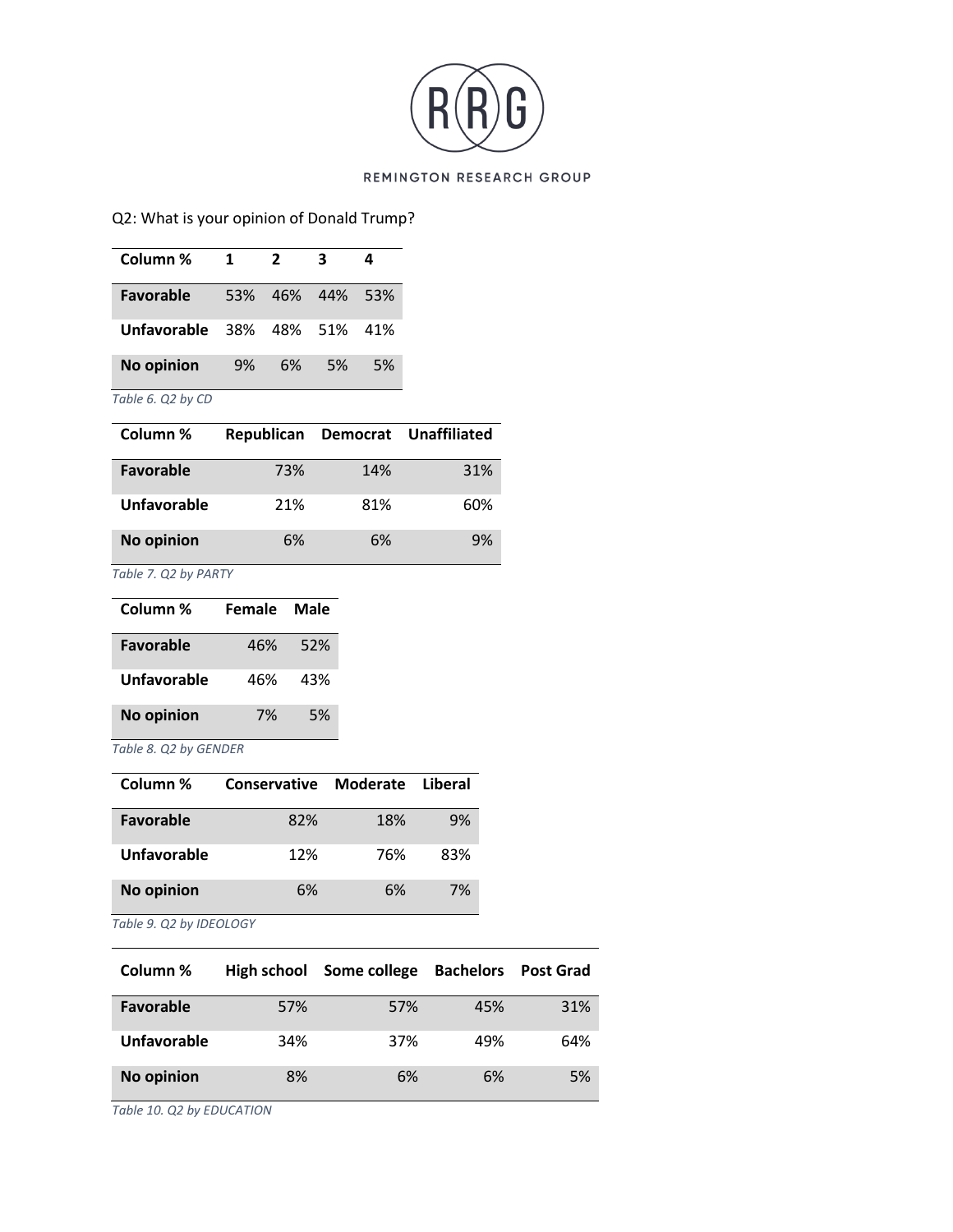

# Q3: What is your opinion of Kris Kobach?

| Column %                           | 1 | $\overline{2}$ | 3               | 4   |
|------------------------------------|---|----------------|-----------------|-----|
| <b>Favorable</b>                   |   |                | 40% 32% 38% 41% |     |
| <b>Unfavorable 47% 50% 52% 45%</b> |   |                |                 |     |
| No opinion 13% 17% 10%             |   |                |                 | 14% |
| Table 11. Q3 by CD                 |   |                |                 |     |

| Column %          | Republican |     | Democrat Unaffiliated |
|-------------------|------------|-----|-----------------------|
| Favorable         | 56%        | 11% | 23%                   |
| Unfavorable       | 29%        | 79% | 61%                   |
| <b>No opinion</b> | 15%        | 9%  | 16%                   |

*Table 12. Q3 by PARTY*

| Column %          | Female | Male |
|-------------------|--------|------|
| <b>Favorable</b>  | 36%    | 39%  |
| Unfavorable       | 49%    | 48%  |
| <b>No opinion</b> | 14%    | 13%  |

*Table 13. Q3 by GENDER*

| Column %          | Conservative | Moderate | Liberal |
|-------------------|--------------|----------|---------|
| <b>Favorable</b>  | 65%          | 10%      | 10%     |
| Unfavorable       | 18%          | 80%      | 80%     |
| <b>No opinion</b> | 17%          | 10%      | 10%     |

*Table 14. Q3 by IDEOLOGY*

| Column %          | High school | Some college | <b>Bachelors</b> | <b>Post Grad</b> |
|-------------------|-------------|--------------|------------------|------------------|
| <b>Favorable</b>  | 47%         | 41%          | 36%              | 23%              |
| Unfavorable       | 36%         | 42%          | 54%              | 66%              |
| <b>No opinion</b> | 17%         | 17%          | 10%              | 10%              |

*Table 15. Q3 by EDUCATION*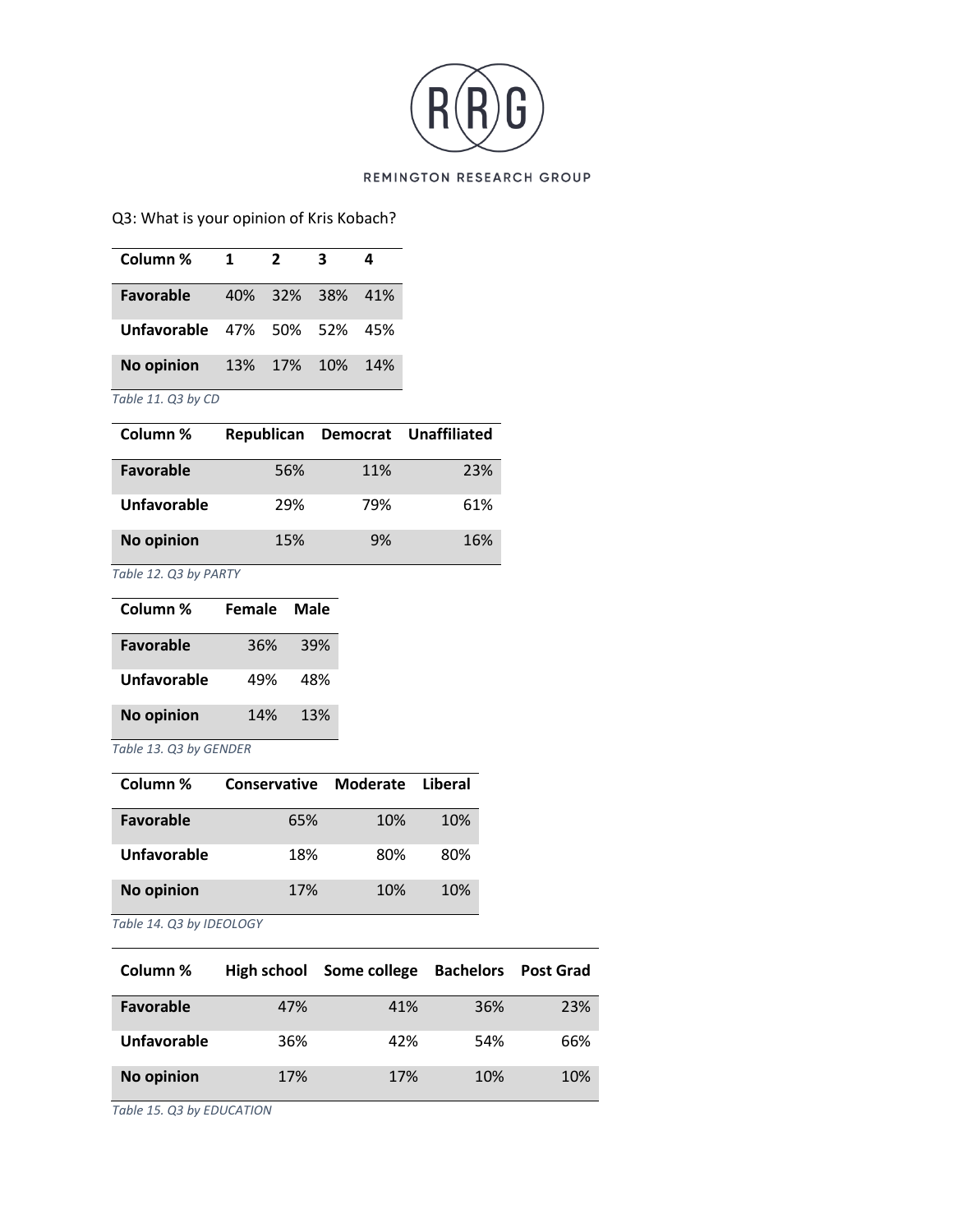

# Q4: What is your opinion of Laura Kelly?

| Column %                    | $\mathbf 1$ | $\overline{2}$ | - 3             | 4     |
|-----------------------------|-------------|----------------|-----------------|-------|
| <b>Favorable</b>            |             |                | 40% 48% 47% 35% |       |
| Unfavorable 33% 23% 21% 37% |             |                |                 |       |
| No opinion 26% 29% 32%      |             |                |                 | - 29% |
| Table 16. Q4 by CD          |             |                |                 |       |

| Column %          | Republican |     | Democrat Unaffiliated |
|-------------------|------------|-----|-----------------------|
| <b>Favorable</b>  | 26%        | 72% | 48%                   |
| Unfavorable       | 41%        | 10% | 19%                   |
| <b>No opinion</b> | 33%        | 18% | 33%                   |

*Table 17. Q4 by PARTY*

| Column %          | <b>Female</b> | Male |
|-------------------|---------------|------|
| <b>Favorable</b>  | 43%           | 42%  |
| Unfavorable       | 24%           | 33%  |
| <b>No opinion</b> | 33%           | 25%  |

*Table 18. Q4 by GENDER*

| Column %          | Conservative | Moderate | Liberal |
|-------------------|--------------|----------|---------|
| <b>Favorable</b>  | 18%          | 66%      | 71%     |
| Unfavorable       | 45%          | 13%      | 9%      |
| <b>No opinion</b> | 37%          | 21%      | 19%     |

*Table 19. Q4 by IDEOLOGY*

| Column %          | High school | Some college | <b>Bachelors</b> | <b>Post Grad</b> |
|-------------------|-------------|--------------|------------------|------------------|
| Favorable         | 36%         | 36%          | 46%              | 59%              |
| Unfavorable       | 30%         | 32%          | 27%              | 21%              |
| <b>No opinion</b> | 34%         | 32%          | 27%              | 20%              |

*Table 20. Q4 by EDUCATION*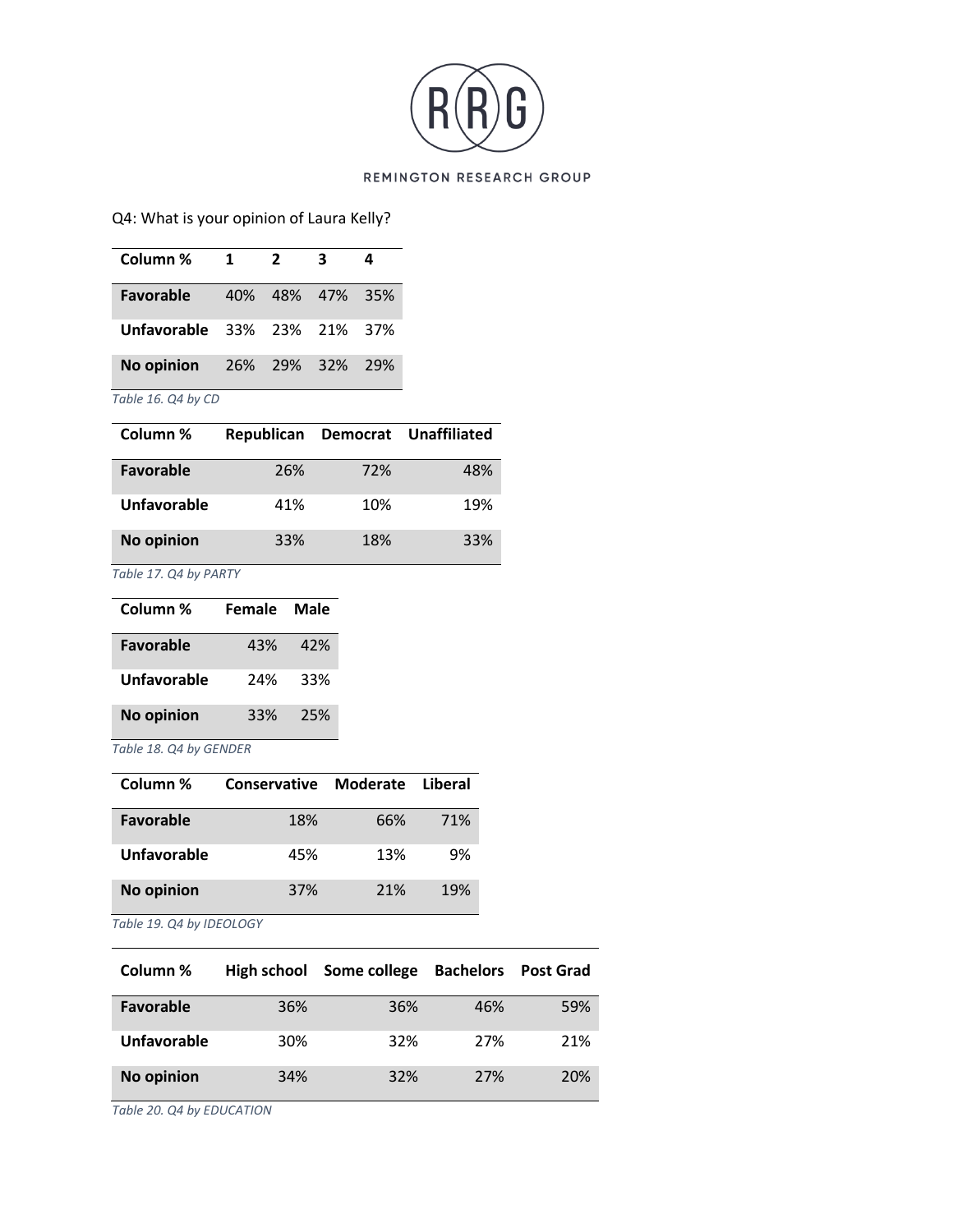

Q5: The candidates in the General Election for Governor of Kansas are the Republican Kris Kobach, the Democrat Laura Kelly, the Independent Greg Orman, Libertarian Jeff Caldwell and Independent Rick Kloos. If the election were held today, for whom would you vote?

| Column %             | 1   | 2   | 3   | 4   |
|----------------------|-----|-----|-----|-----|
| <b>Kris Kobach</b>   | 43% | 35% | 40% | 45% |
| Laura Kelly          | 35% | 49% | 47% | 35% |
| <b>Greg Orman</b>    | 14% | 7%  | 7%  | 11% |
| <b>Jeff Caldwell</b> | 3%  | 2%  | 1%  | 1%  |
| <b>Rick Kloos</b>    | 1%  | 0%  | 0%  | 1%  |
| Undecided            | 5%  | 7%  | 5%  | 7%  |

*Table 21. Q5 by CD*

| Column %             | Republican | <b>Democrat</b> | <b>Unaffiliated</b> |
|----------------------|------------|-----------------|---------------------|
| Kris Kobach          | 63%        | 9%              | 22%                 |
| Laura Kelly          | 21%        | 77%             | 49%                 |
| <b>Greg Orman</b>    | 8%         | 7%              | 16%                 |
| <b>Jeff Caldwell</b> | 1%         | 1%              | 4%                  |
| <b>Rick Kloos</b>    | 1%         | 1%              | 1%                  |
| <b>Undecided</b>     | 6%         | 5%              | 7%                  |

*Table 22. Q5 by PARTY*

| Column %             | Female | Male |
|----------------------|--------|------|
| Kris Kobach          | 39%    | 42%  |
| Laura Kelly          | 44%    | 40%  |
| <b>Greg Orman</b>    | 9%     | 11%  |
| <b>Jeff Caldwell</b> | 1%     | 2%   |
| <b>Rick Kloos</b>    | 0%     | 1%   |
| Undecided            | 7%     | 5%   |

*Table 23. Q5 by GENDER*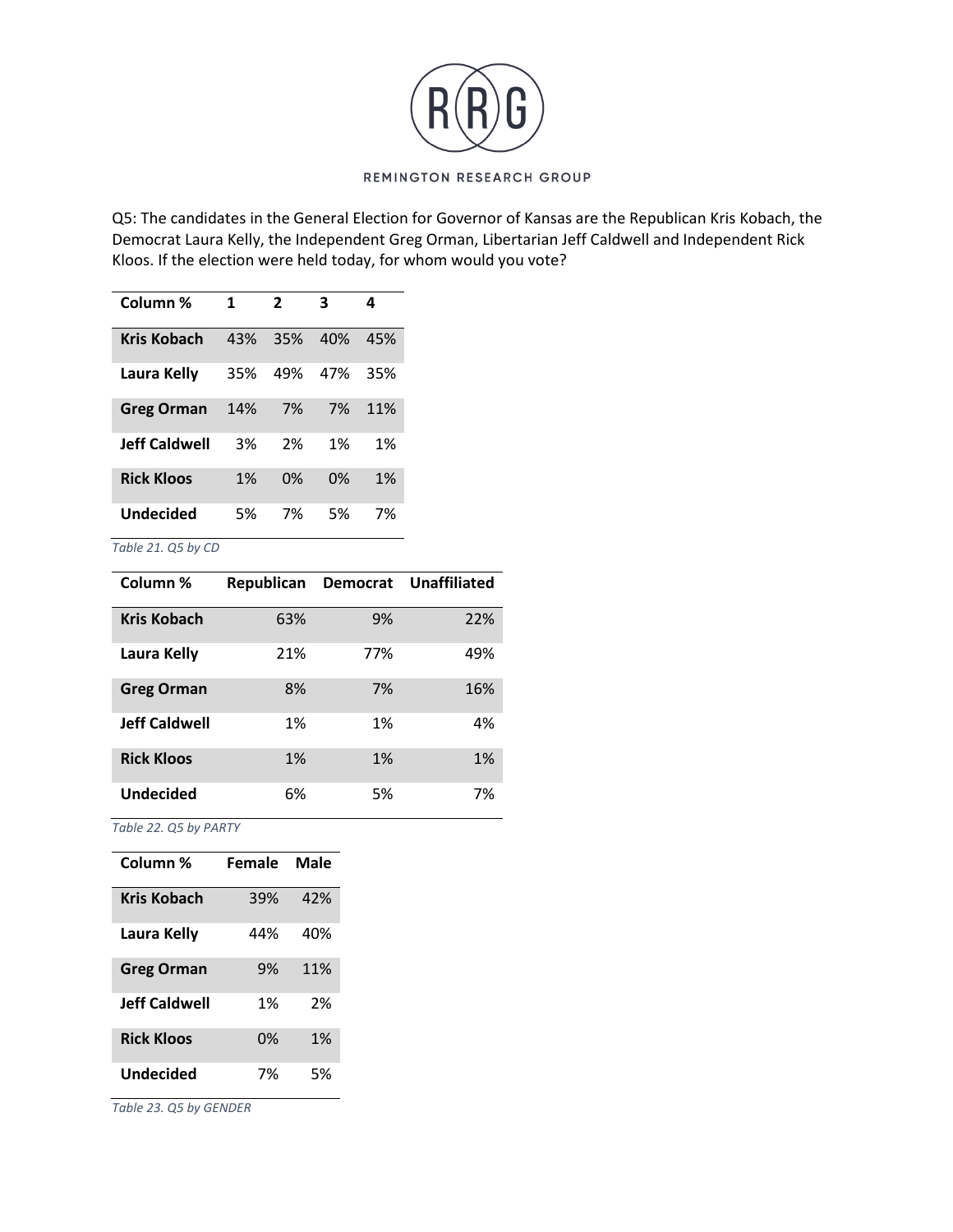

Q5: The candidates in the General Election for Governor of Kansas are the Republican Kris Kobach, the Democrat Laura Kelly, the Independent Greg Orman, Libertarian Jeff Caldwell and Independent Rick Kloos. If the election were held today, for whom would you vote? (Continued)

| Column %             | Conservative | Moderate | Liberal |
|----------------------|--------------|----------|---------|
| Kris Kobach          | 71%          | 11%      | 6%      |
| Laura Kelly          | 12%          | 69%      | 79%     |
| <b>Greg Orman</b>    | 8%           | 12%      | 8%      |
| <b>Jeff Caldwell</b> | 2%           | 1%       | 3%      |
| <b>Rick Kloos</b>    | 1%           | 1%       | 0%      |
| Undecided            | 7%           | 5%       | 4%      |

*Table 24. Q5 by IDEOLOGY*

| Column %             | High school | Some college | <b>Bachelors</b> | <b>Post Grad</b> |
|----------------------|-------------|--------------|------------------|------------------|
| <b>Kris Kobach</b>   | 48%         | 45%          | 40%              | 24%              |
| Laura Kelly          | 32%         | 34%          | 46%              | 59%              |
| <b>Greg Orman</b>    | 10%         | 10%          | 8%               | 10%              |
| <b>Jeff Caldwell</b> | 1%          | 2%           | 1%               | 2%               |
| <b>Rick Kloos</b>    | 1%          | 1%           | 0%               | 0%               |
| <b>Undecided</b>     | 8%          | 7%           | 4%               | 5%               |

*Table 25. Q5 by EDUCATION*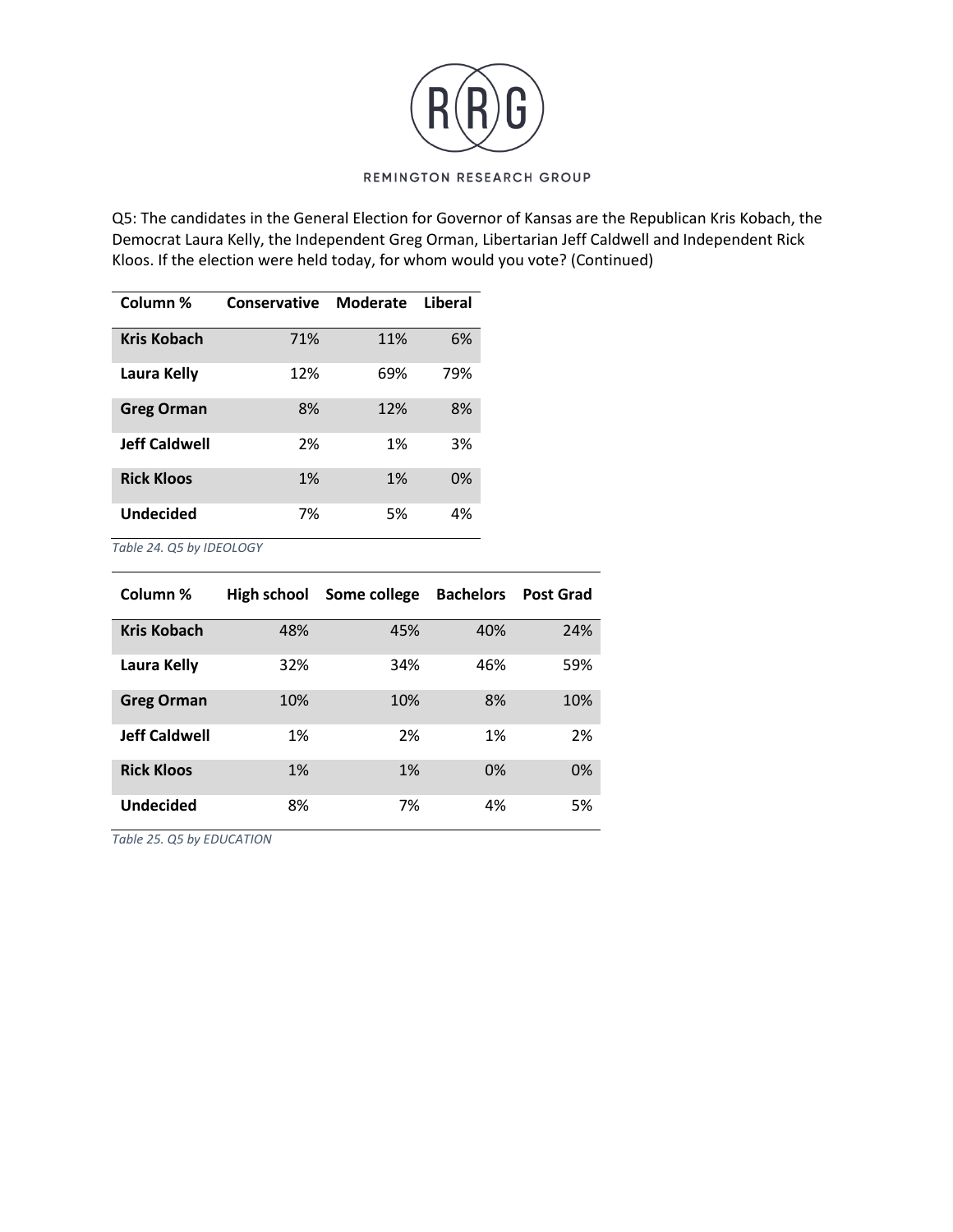

Q6: The candidates in the General Election for Secretary of State of Kansas are the Republican Scott Schwab, the Democrat Brian McClendon and Libertarian Rob Hodgkinson. If the election were held today, for whom would you vote?

| Column %               | 1         | $\overline{2}$ |     |           |
|------------------------|-----------|----------------|-----|-----------|
| <b>Scott Schwab</b>    | 48%       | 37% 43%        |     | 46%       |
| <b>Brian McClendon</b> | 28%       | 40%            | 38% | 29%       |
| <b>Rob Hodgkinson</b>  | <b>5%</b> | 5%             | .5% | <b>5%</b> |
| Undecided              | 19%       | 18%            | 15% | 21%       |

*Table 26. Q6 by CD*

| Column %               | Republican |     | Democrat Unaffiliated |
|------------------------|------------|-----|-----------------------|
| <b>Scott Schwab</b>    | 68%        | 10% | 23%                   |
| <b>Brian McClendon</b> | 14%        | 71% | 39%                   |
| <b>Rob Hodgkinson</b>  | 4%         | 4%  | 9%                    |
| <b>Undecided</b>       | 15%        | 15% | 30%                   |

*Table 27. Q6 by PARTY*

| Column %               | <b>Female</b> | Male |
|------------------------|---------------|------|
| <b>Scott Schwab</b>    | 41%           | 46%  |
| <b>Brian McClendon</b> | 35%           | 33%  |
| <b>Rob Hodgkinson</b>  | 4%            | 6%   |
| <b>Undecided</b>       | 20%           | 15%  |

*Table 28. Q6 by GENDER*

| Column %               | Conservative | Moderate | Liberal |
|------------------------|--------------|----------|---------|
| <b>Scott Schwab</b>    | 71%          | 19%      | 6%      |
| <b>Brian McClendon</b> | 9%           | 55%      | 74%     |
| <b>Rob Hodgkinson</b>  | 4%           | 6%       | 5%      |
| <b>Undecided</b>       | 17%          | 20%      | 15%     |

*Table 29. Q6 by IDEOLOGY*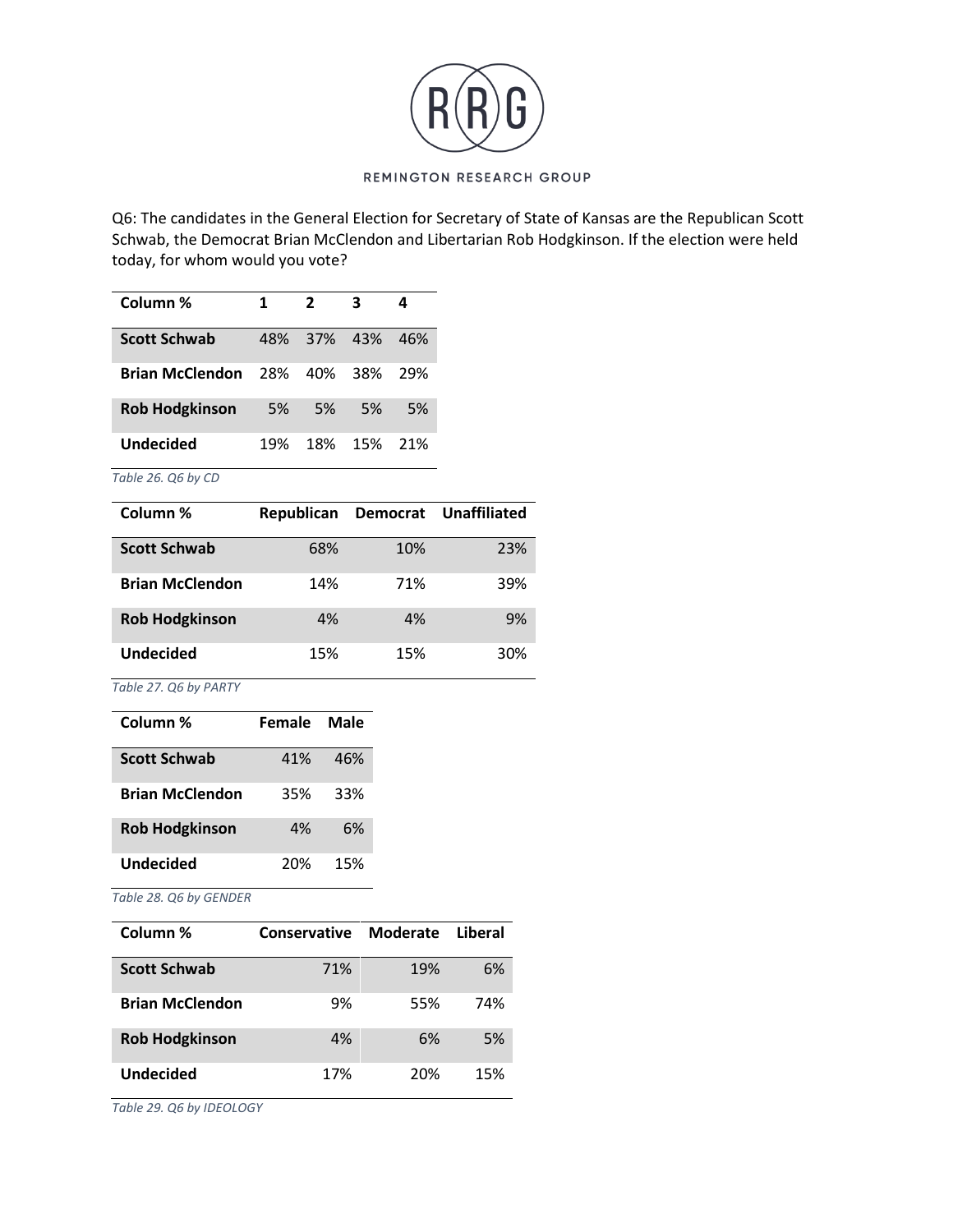

Q6: The candidates in the General Election for Secretary of State of Kansas are the Republican Scott Schwab, the Democrat Brian McClendon and Libertarian Rob Hodgkinson. If the election were held today, for whom would you vote? (Continued)

| Column %               | High school | Some college | <b>Bachelors</b> | <b>Post Grad</b> |
|------------------------|-------------|--------------|------------------|------------------|
| <b>Scott Schwab</b>    | 45%         | 48%          | 43%              | 32%              |
| <b>Brian McClendon</b> | 26%         | 28%          | 37%              | 48%              |
| <b>Rob Hodgkinson</b>  | 4%          | 5%           | 4%               | 8%               |
| <b>Undecided</b>       | 25%         | 19%          | 16%              | 13%              |

*Table 30. Q6 by EDUCATION*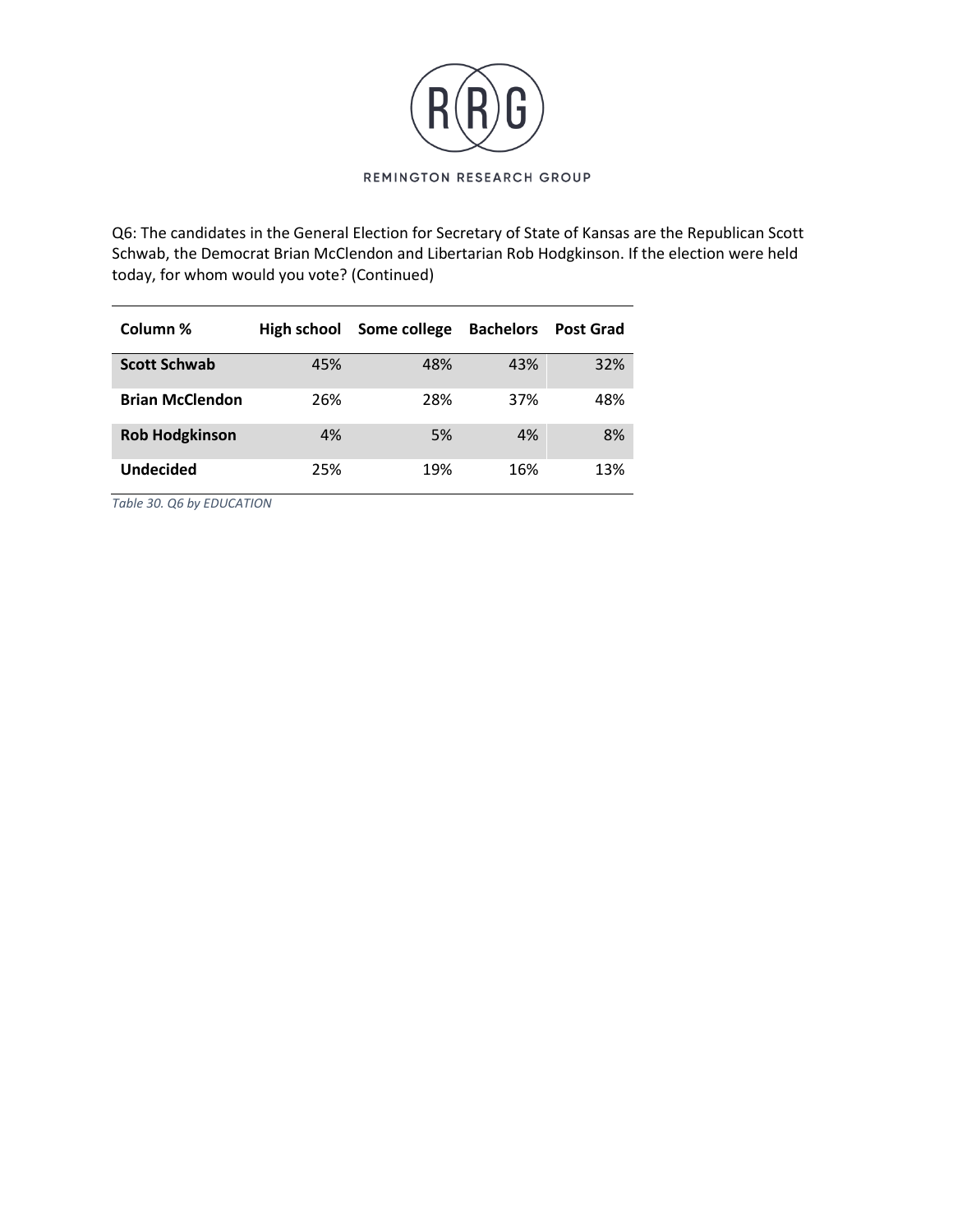

Q7: The candidates in the General Election for Attorney General of Kansas are the Republican Derek Schmidt and the Democrat Sarah Swain. If the election were held today, for whom would you vote?

| Column %                             | 1.         | $\overline{2}$ |             |     |
|--------------------------------------|------------|----------------|-------------|-----|
| <b>Derek Schmidt</b> 59% 50% 46% 55% |            |                |             |     |
| <b>Sarah Swain</b>                   | 30%        |                | 38% 43% 32% |     |
| <b>Undecided</b>                     | <b>11%</b> |                | 11% 11%     | 13% |

*Table 31. Q7 by CD*

| Column %             | Republican |     | Democrat Unaffiliated |
|----------------------|------------|-----|-----------------------|
| <b>Derek Schmidt</b> | 79%        | 15% | 33%                   |
| Sarah Swain          | 15%        | 74% | 43%                   |
| <b>Undecided</b>     | 7%         | 11% | 24%                   |

*Table 32. Q7 by PARTY*

| Column %             | Female Male |     |
|----------------------|-------------|-----|
| <b>Derek Schmidt</b> | 50%         | 56% |
| <b>Sarah Swain</b>   | 38%         | 33% |
| Undecided            | 12%         | 11% |

*Table 33. Q7 by GENDER*

| Column %             | Conservative Moderate Liberal |     |     |
|----------------------|-------------------------------|-----|-----|
| <b>Derek Schmidt</b> | 80%                           | 29% | 12% |
| Sarah Swain          | 11%                           | 58% | 76% |
| <b>Undecided</b>     | 10%                           | 13% | 12% |

*Table 34. Q7 by IDEOLOGY*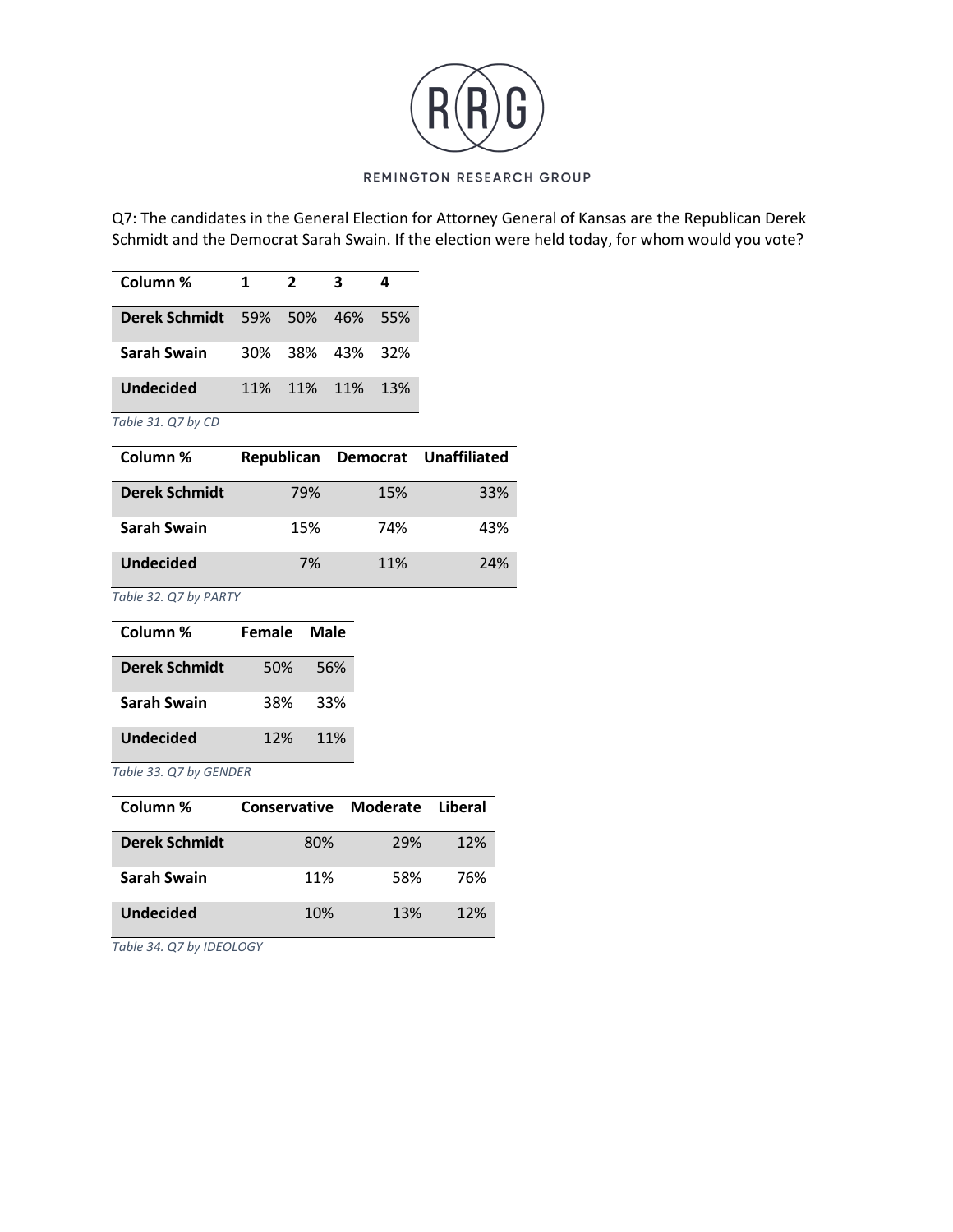

Q7: The candidates in the General Election for Attorney General of Kansas are the Republican Derek Schmidt and the Democrat Sarah Swain. If the election were held today, for whom would you vote? (Continued)

| Column %             | High school | Some college | <b>Bachelors</b> | <b>Post Grad</b> |
|----------------------|-------------|--------------|------------------|------------------|
| <b>Derek Schmidt</b> | 56%         | 58%          | 50%              | 42%              |
| Sarah Swain          | 31%         | 32%          | 38%              | 47%              |
| <b>Undecided</b>     | 14%         | 10%          | 12%              | 11%              |

*Table 35. Q7 by EDUCATION*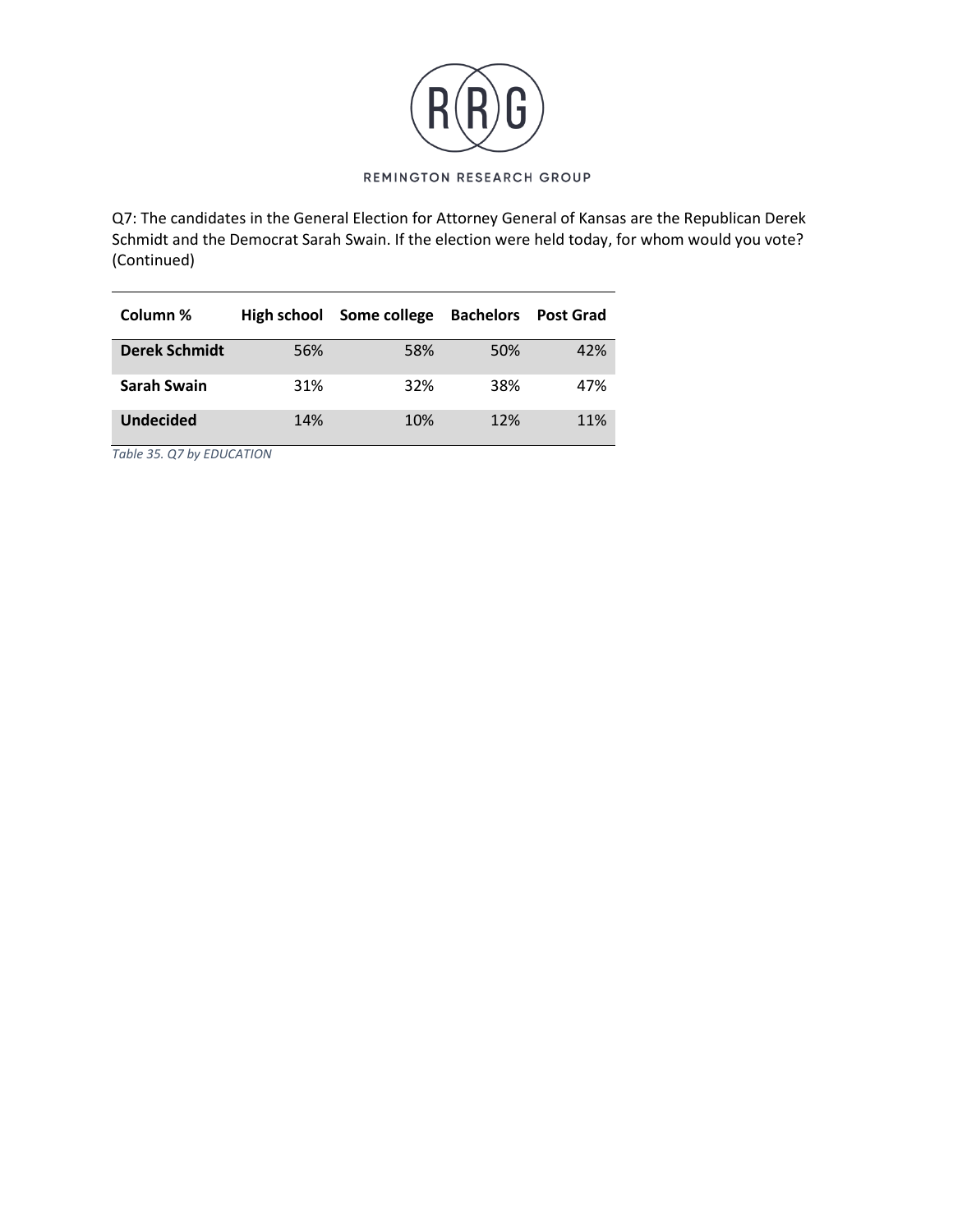

Q8: The candidates in the General Election for State Treasurer of Kansas are the Republican Jake LaTurner and the Democrat Marci Francisco. If the election were held today, for whom would you vote?

| Column %                               | 1. | $\mathbf{z}$    | 3 |  |
|----------------------------------------|----|-----------------|---|--|
| <b>Jake LaTurner</b> 53% 43% 45% 47%   |    |                 |   |  |
| <b>Marci Francisco</b> 30% 44% 40% 33% |    |                 |   |  |
| <b>Undecided</b>                       |    | 17% 13% 15% 20% |   |  |

*Table 36. Q8 by CD*

| Column %               | Republican |     | Democrat Unaffiliated |
|------------------------|------------|-----|-----------------------|
| <b>Jake LaTurner</b>   | 73%        | 10% | 25%                   |
| <b>Marci Francisco</b> | 15%        | 76% | 45%                   |
| <b>Undecided</b>       | 12%        | 14% | 29%                   |

*Table 37. Q8 by PARTY*

| Column %               | Female Male |      |
|------------------------|-------------|------|
| <b>Jake LaTurner</b>   | 44%         | .50% |
| <b>Marci Francisco</b> | 39%         | 35%  |
| Undecided              | 17%         | 15%  |

*Table 38. Q8 by GENDER*

| Column %               | Conservative Moderate |     | Liberal |
|------------------------|-----------------------|-----|---------|
| <b>Jake LaTurner</b>   | 75%                   | 20% | 9%      |
| <b>Marci Francisco</b> | 11%                   | 60% | 77%     |
| <b>Undecided</b>       | 14%                   | 20% | 14%     |

*Table 39. Q8 by IDEOLOGY*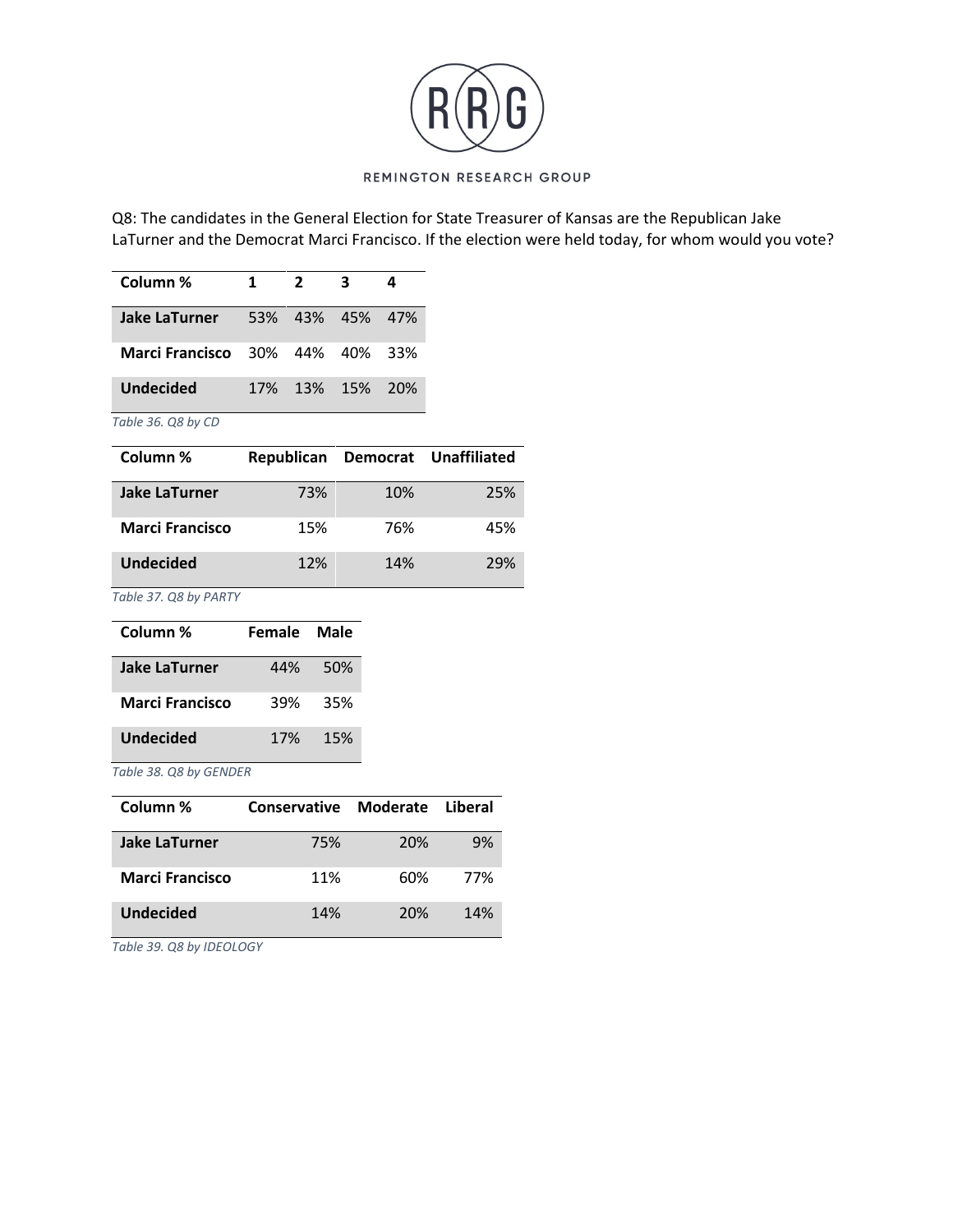

Q8: The candidates in the General Election for State Treasurer of Kansas are the Republican Jake LaTurner and the Democrat Marci Francisco. If the election were held today, for whom would you vote? (Continued)

| Column %               | High school | Some college | <b>Bachelors</b> | <b>Post Grad</b> |
|------------------------|-------------|--------------|------------------|------------------|
| <b>Jake LaTurner</b>   | 50%         | 52%          | 45%              | 33%              |
| <b>Marci Francisco</b> | 30%         | 32%          | 39%              | 52%              |
| <b>Undecided</b>       | 19%         | 15%          | 16%              | 15%              |

*Table 40. Q8 by EDUCATION*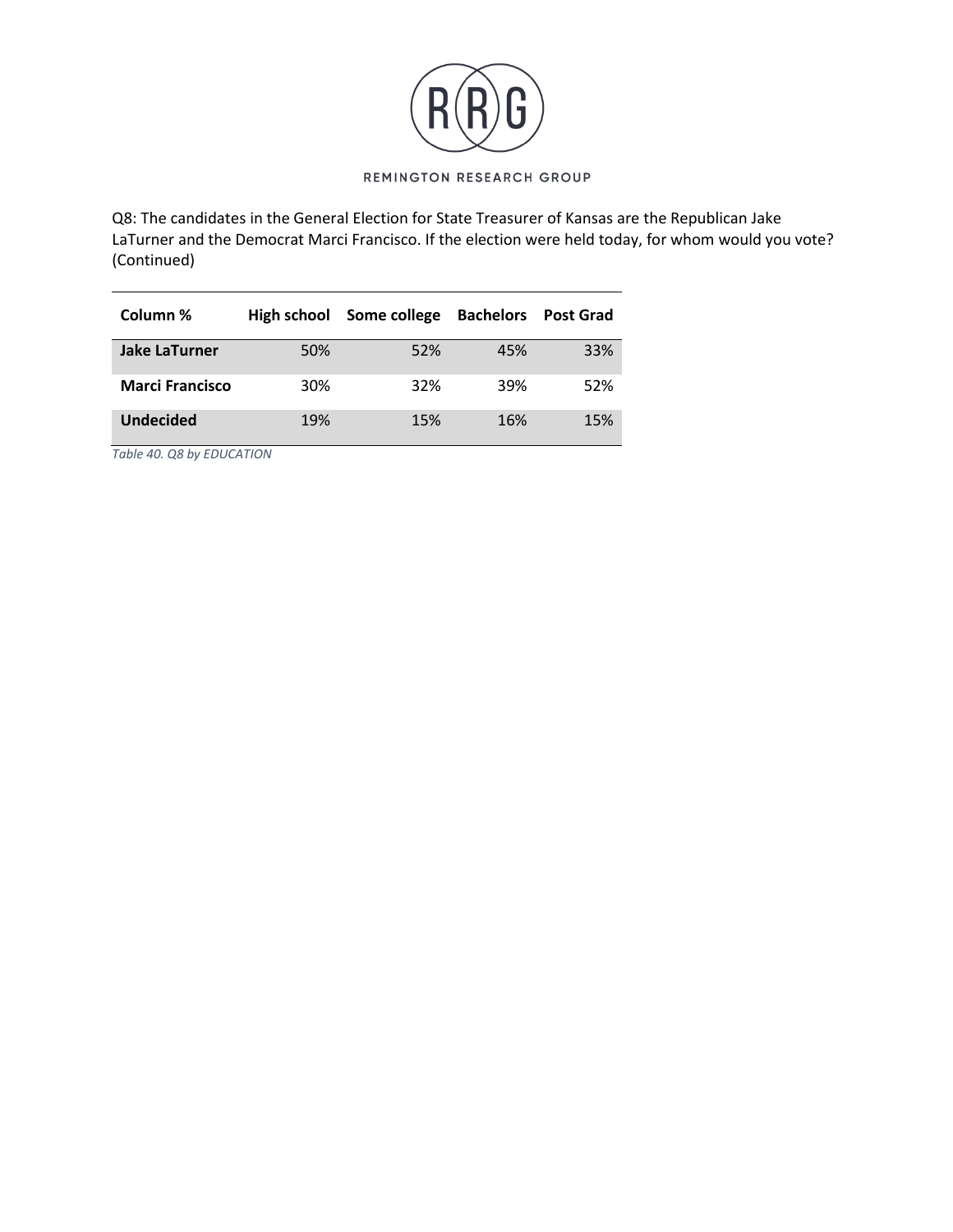

Q9: The candidates in the General Election for Commissioner of Insurance of Kansas are the Republican Vicki Schmidt and the Democrat Nathaniel McLaughlin. If the election were held today, for whom would you vote?

| Column %                                    | 1   | $2^{\circ}$       | $\overline{\mathbf{3}}$ | 4               |
|---------------------------------------------|-----|-------------------|-------------------------|-----------------|
| Vicki Schmidt                               |     | 56% 54% 47% 51%   |                         |                 |
| <b>Nathaniel McLaughlin</b> 26% 33% 36% 31% |     |                   |                         |                 |
| <b>Undecided</b>                            | 18% | 13% 16%           |                         | - 18%           |
| Table 41. Q9 by CD                          |     |                   |                         |                 |
| $C_{\alpha}$ $\mu$                          |     | <b>Donublican</b> |                         | <b>Domocrat</b> |

| Column %                    |     |     | Republican Democrat Unaffiliated |
|-----------------------------|-----|-----|----------------------------------|
| Vicki Schmidt               | 76% | 17% | 34%                              |
| <b>Nathaniel McLaughlin</b> | 11% | 69% | 37%                              |
| <b>Undecided</b>            | 13% | 14% | 29%                              |

*Table 42. Q9 by PARTY*

| Column %                    | Female Male |         |
|-----------------------------|-------------|---------|
| Vicki Schmidt               |             | 51% 53% |
| <b>Nathaniel McLaughlin</b> | 32%         | -31%    |
| Undecided                   | 17%         | 15%     |

*Table 43. Q9 by GENDER*

| Column %                    | <b>Conservative</b> | Moderate | Liberal |
|-----------------------------|---------------------|----------|---------|
| Vicki Schmidt               | 75%                 | 32%      | 13%     |
| <b>Nathaniel McLaughlin</b> | 11%                 | 48%      | 72%     |
| <b>Undecided</b>            | 14%                 | 20%      | 14%     |

*Table 44. Q9 by IDEOLOGY*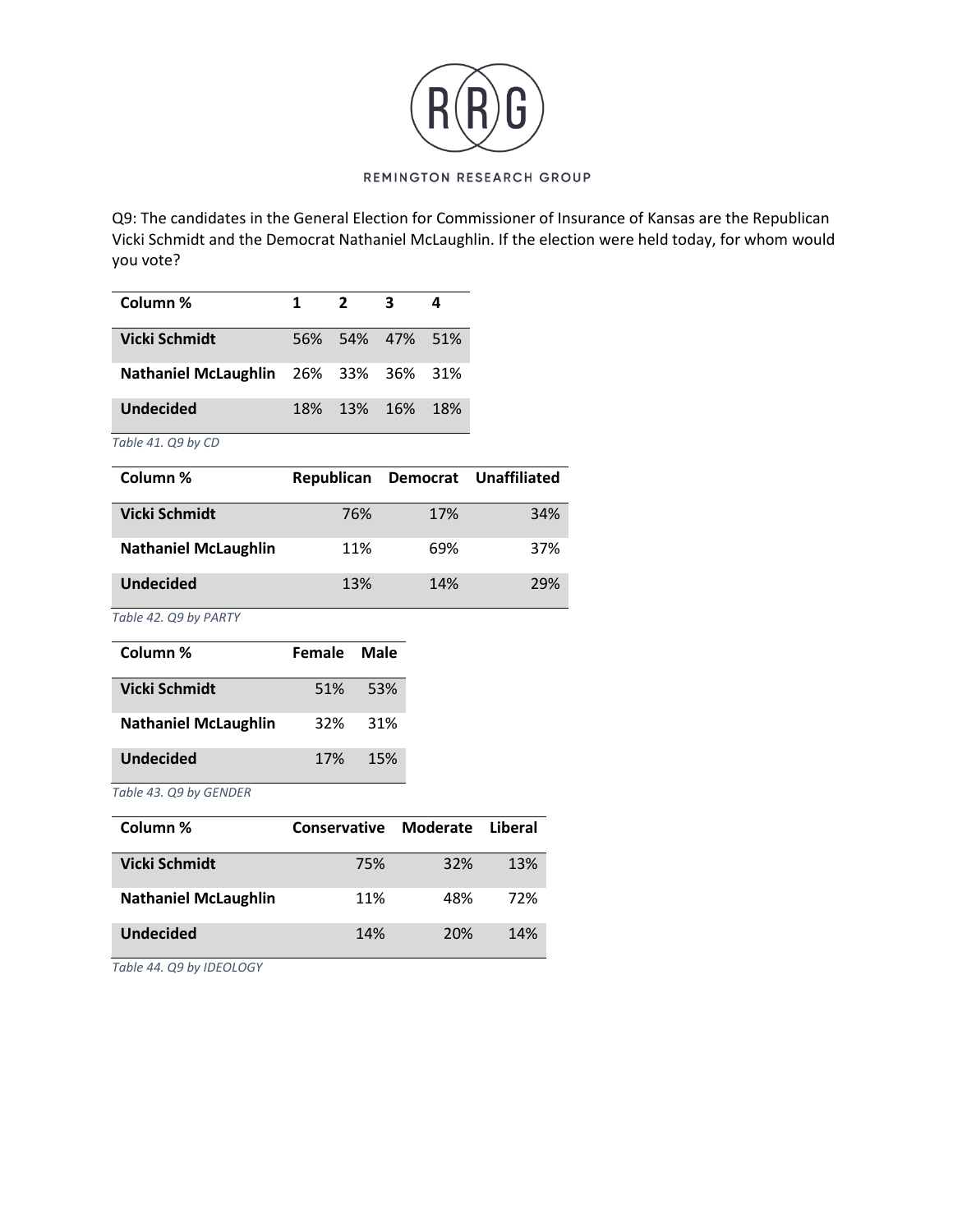

Q9: The candidates in the General Election for Commissioner of Insurance of Kansas are the Republican Vicki Schmidt and the Democrat Nathaniel McLaughlin. If the election were held today, for whom would you vote? (Continued)

| Column %                    | High school | Some college | <b>Bachelors</b> | <b>Post Grad</b> |
|-----------------------------|-------------|--------------|------------------|------------------|
| <b>Vicki Schmidt</b>        | 55%         | 55%          | 51%              | 43%              |
| <b>Nathaniel McLaughlin</b> | 27%         | 29%          | 33%              | 42%              |
| <b>Undecided</b>            | 18%         | 16%          | 17%              | 14%              |

*Table 45. Q9 by EDUCATION*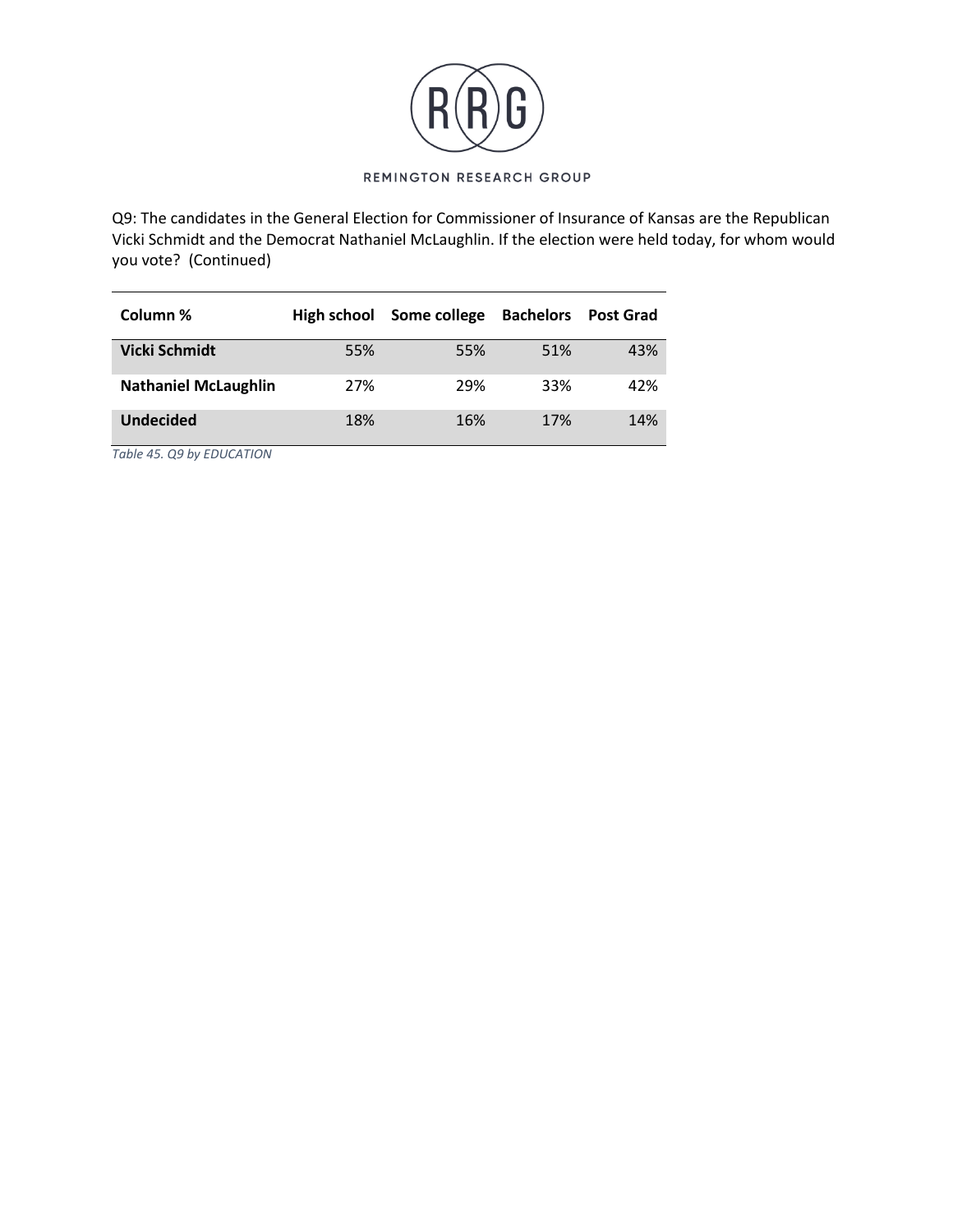

Q10: Liberal Democrats are out of touch. They've slandered Donald Trump's supreme court nominee and will stop at nothing to destroy the reputation of all conservatives. Kris Kobach will stand up to these liberals and stop them from turning Kansas into California.

| Column %                         | 1 | 2               |      |
|----------------------------------|---|-----------------|------|
| <b>More likely</b>               |   | 48% 38% 39%     | -49% |
| Less likely                      |   | 39% 52% 50% 41% |      |
| <b>No difference</b> 13% 10% 11% |   |                 | 10%  |

*Table 46. Q10 by CD*

| Column %           | Republican |     | Democrat Unaffiliated |
|--------------------|------------|-----|-----------------------|
| <b>More likely</b> | 65%        | 12% | 27%                   |
| Less likely        | 24%        | 77% | 61%                   |
| No difference      | 11%        | 10% | 13%                   |

*Table 47. Q10 by PARTY*

| Column %           | Female | Male |
|--------------------|--------|------|
| <b>More likely</b> | 41%    | 45%  |
| Less likely        | 46%    | 45%  |
| No difference      | 12%    | 10%  |

*Table 48. Q10 by GENDER*

| Column %           | Conservative | Moderate | Liberal |
|--------------------|--------------|----------|---------|
| <b>More likely</b> | 74%          | 14%      | 8%      |
| Less likely        | 15%          | 74%      | 84%     |
| No difference      | 11%          | 12%      | 8%      |

*Table 49. Q10 by IDEOLOGY*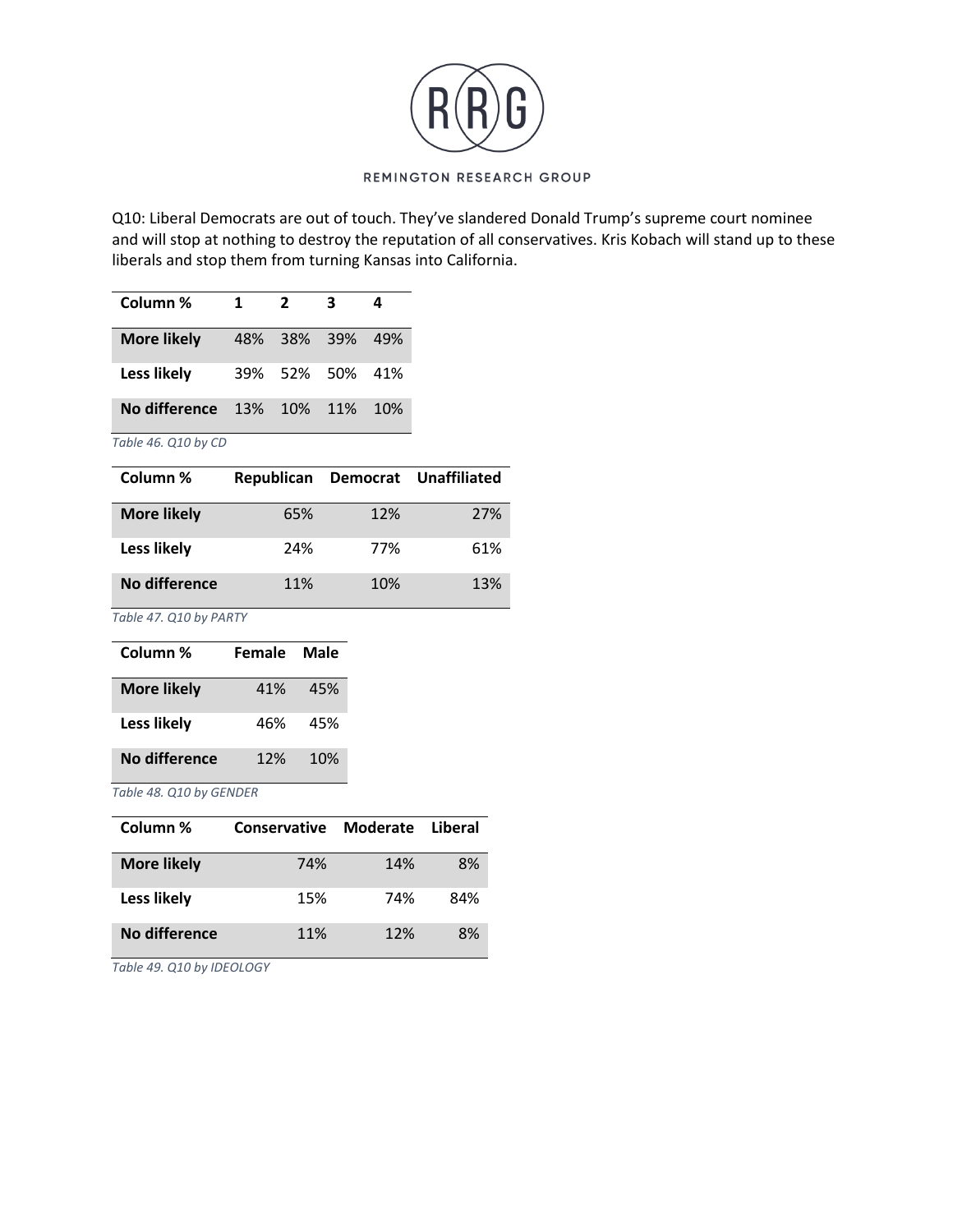

Q10: Liberal Democrats are out of touch. They've slandered Donald Trump's supreme court nominee and will stop at nothing to destroy the reputation of all conservatives. Kris Kobach will stand up to these liberals and stop them from turning Kansas into California. (Continued)

| Column %           | High school | Some college | <b>Bachelors</b> | <b>Post Grad</b> |
|--------------------|-------------|--------------|------------------|------------------|
| <b>More likely</b> | 54%         | 50%          | 40%              | 26%              |
| Less likely        | 38%         | 38%          | 48%              | 64%              |
| No difference      | 9%          | 12%          | 12%              | 10%              |

*Table 50. Q10 by EDUCATION*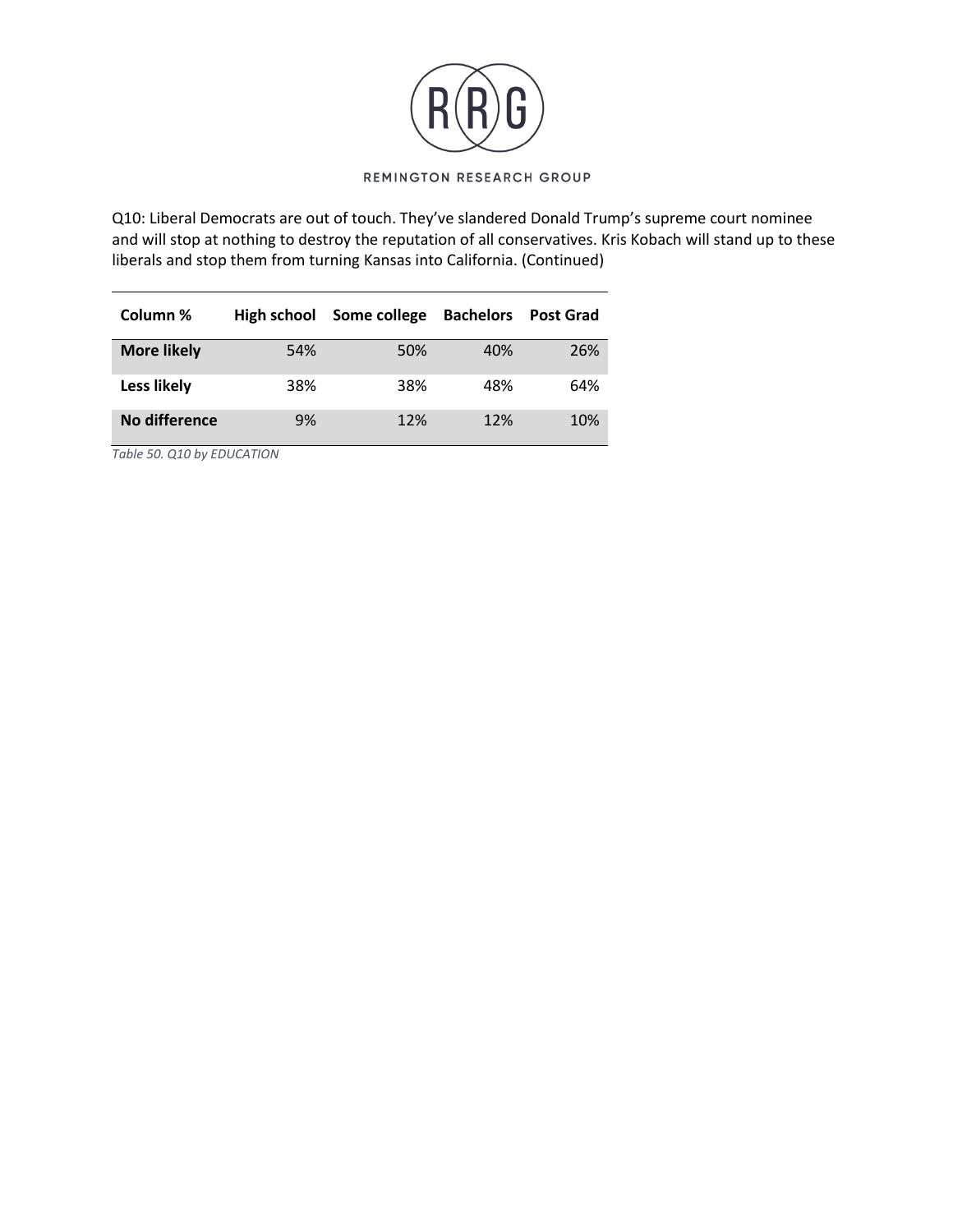

Q11: Kris Kobach will not allow liberal politicians to turn Kansas's large cities into sanctuary cities. He is not afraid to stand with Donald Trump to prevent our safe towns from turning into safe havens for violent illegal immigrants.

| Column %                                   | $\mathbf{1}$ | 2 | 3               |    |
|--------------------------------------------|--------------|---|-----------------|----|
| <b>More likely</b>                         |              |   | 53% 40% 42% 52% |    |
| Less likely                                | 36%          |   | 49% 47% 39%     |    |
| <b>No difference</b> 11% 11% 10%           |              |   |                 | 8% |
| $T_{\alpha}$ blo $T_1$ $\cap$ $11$ by $CD$ |              |   |                 |    |

*Table 51. Q11 by CD*

| Column %           | Republican |     | Democrat Unaffiliated |
|--------------------|------------|-----|-----------------------|
| <b>More likely</b> | 68%        | 16% | 30%                   |
| Less likely        | 23%        | 75% | 56%                   |
| No difference      | 9%         | 10% | 14%                   |

*Table 52. Q11 by PARTY*

| Column %           | Female | Male |
|--------------------|--------|------|
| <b>More likely</b> | 45%    | 48%  |
| Less likely        | 44%    | 42%  |
| No difference      | 10%    | 10%  |

*Table 53. Q11 by GENDER*

| Column %           | Conservative | Moderate | Liberal |
|--------------------|--------------|----------|---------|
| <b>More likely</b> | 77%          | 17%      | 11%     |
| Less likely        | 13%          | 71%      | 81%     |
| No difference      | 10%          | 11%      | 8%      |

*Table 54. Q11 by IDEOLOGY*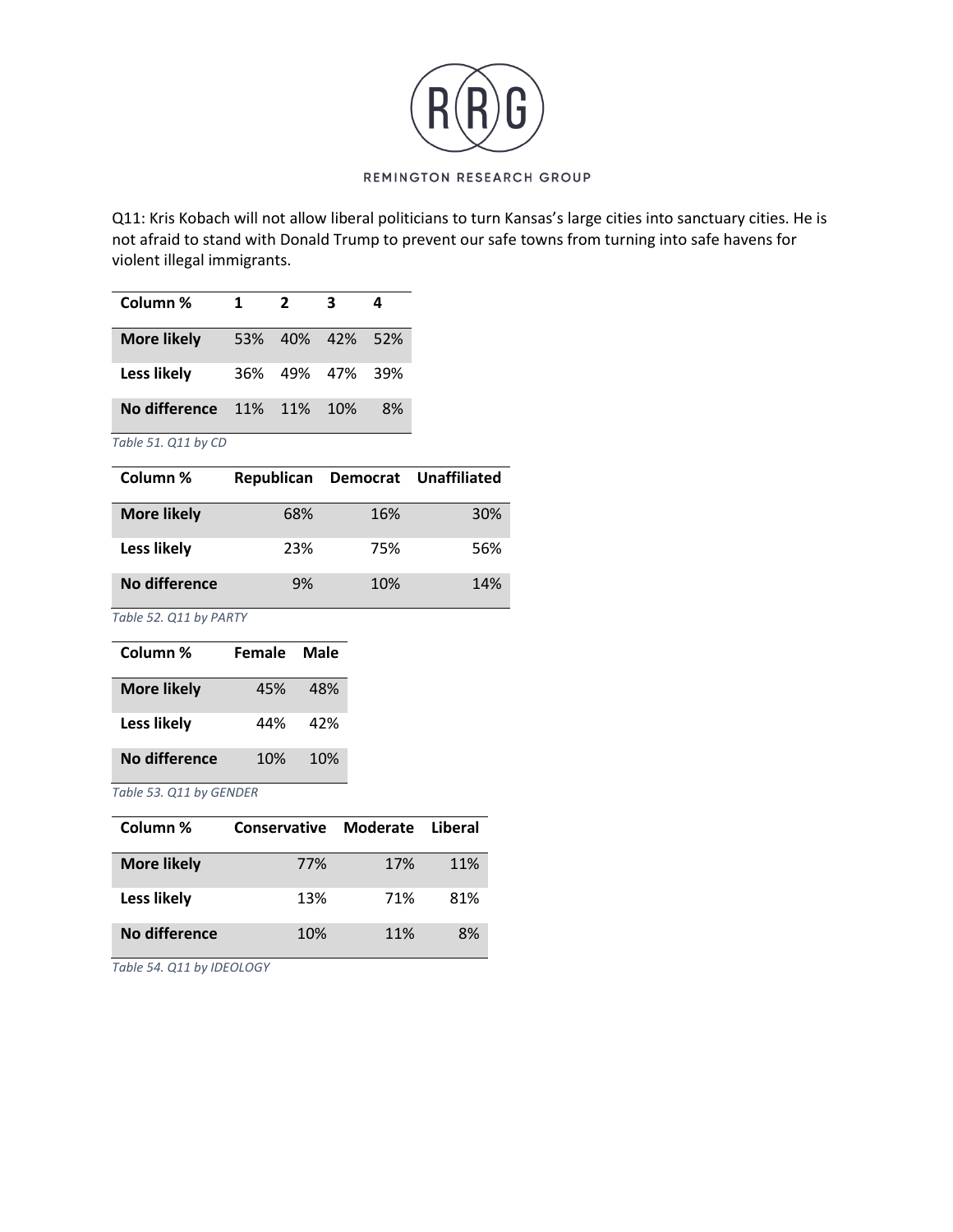

Q11: Kris Kobach will not allow liberal politicians to turn Kansas's large cities into sanctuary cities. He is not afraid to stand with Donald Trump to prevent our safe towns from turning into safe havens for violent illegal immigrants. (Continued)

| Column %           | High school | Some college | <b>Bachelors</b> | <b>Post Grad</b> |
|--------------------|-------------|--------------|------------------|------------------|
| <b>More likely</b> | 55%         | 55%          | 42%              | 27%              |
| Less likely        | 34%         | 35%          | 47%              | 64%              |
| No difference      | 11%         | 10%          | 11%              | 9%               |

*Table 55. Q11 by EDUCATION*